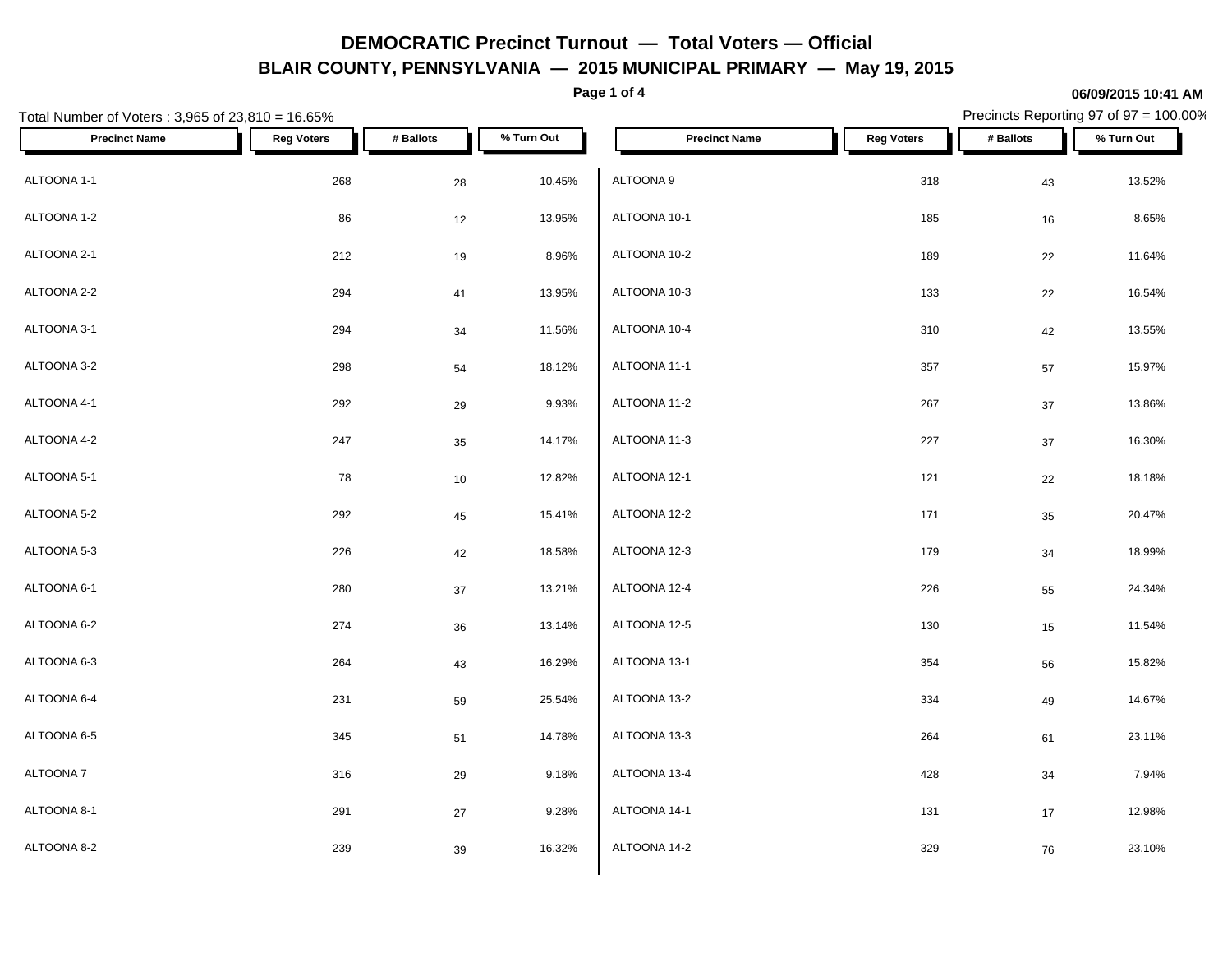**Page 2 of 4**

## Total Number of Voters : 3,965 of 23,810 = 16.65% Precincts Reporting 97 of 97 = 100.00% **Precinct Name Reg Voters # Ballots % Turn Out Precinct Name Reg Voters # Ballots % Turn Out** ALTOONA 14-3 230 23.48% GREENFIELD TWP1 250 28.40% ALTOONA 14-4 358 16.20% GREENFIELD TWP2 31 41.94% ALLEGHENY 1 482 93 19.29% ALLEGHENY 2 449 70 15.59% ALLEGHENY 3 99 16 16.16% HOLLIDAYSBURG 2 162 29.01% ALLEGHENY 4 243 49 20.16% HOLLIDAYSBURG 3 ANTIS TWP 1 448 448 448 448 448 448 10.71% HOLLIDAYSBURG 4 ANTIS TWP 2  $297$   $46$   $15.49\%$   $HOLIDAYSBURG 5$ ANTIS TWP 3 390 47 12.05% BELLWOOD BORO 311 33 10.61% BLAIR - CATFISH 276 39 14.13% BLAIR - E HOLBG 592 149 25.17%  $\textsf{CATHARINE TWP}$  102 17 16.67% LOGAN TWP 1 DUNCANSVILLE  $266$   $54$   $20.30\%$  LOGAN TWP 2 FRANKSTOWN TWP1 92 92 19 20.65% LOGAN TWP 3 FRANKSTOWN TWP2 668 68 139 20.81% LOGAN TWP 4 FRANKSTOWN TWP3 **626** 626 101 16.13% LOGAN TWP 5 FREEDOM TWP 1  $168$   $39$   $23.21\%$   $\blacksquare$  LOGAN TWP 6 FREEDOM TWP 2  $309$   $35$   $11.33\%$   $LOGAN TWP 7$ GREENFIELD TWP3 310 81 26.13%  $HOLLIDAYSBURG 1$  128  $16$  16  $12.50\%$ HOLLIDAYSBURG 3 105 105 13 12.38% HOLLIDAYSBURG 4 173 50 28.90%  $HOLLIDAYSBURG 5$  152  $40$  26.32% HOLLIDAYSBURG 6 250 52 20.80% HOLLIDAYSBURG 7 113 26 23.01% HUSTON TWP 110 28 25.45%  $JUNIATA TWP$  13.24%  $\textsf{\small LOGAN\,TWP\,1}\qquad \qquad 434\qquad \qquad 59\qquad \qquad 13.59\%$  $\,$  LOGAN TWP 2  $\,$  533  $\,$  81  $\,$  15.20%  $\,$ LOGAN TWP 3 230 61 26.52%  $\,$  LOGAN TWP 4  $\,$  338  $\,$  56  $\,$  16.57%  $\,$  $\textsf{\small LOGAN\,TWP\,5}\qquad \qquad 361\qquad \qquad 58\qquad \qquad 16.07\%$ LOGAN TWP 6 556 84 15.11% LOGAN TWP 7 20.53% 20.53%

#### **06/09/2015 10:41 AM**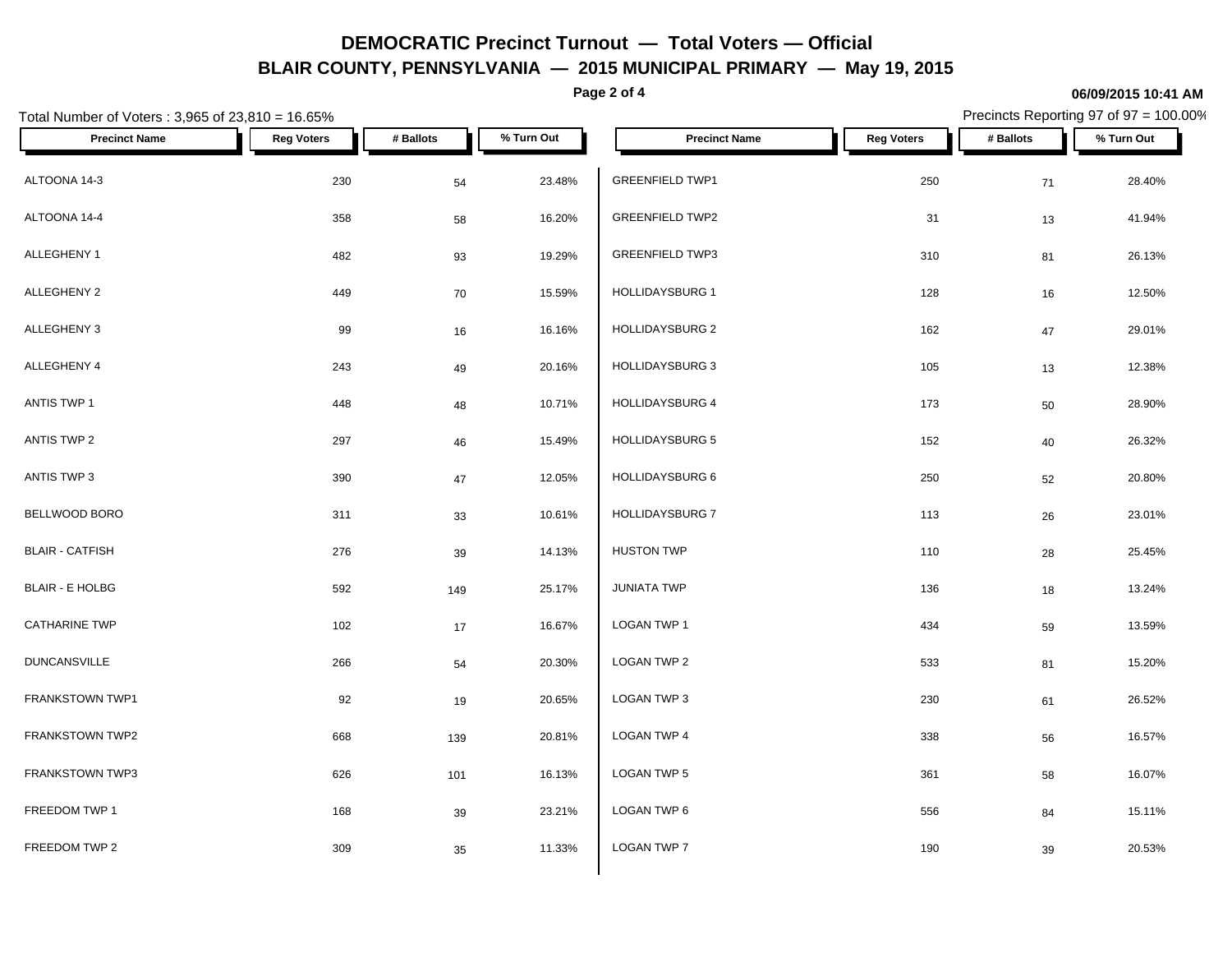**Page 3 of 4**

**06/09/2015 10:41 AM**

| Total Number of Voters: 3,965 of 23,810 = 16.65% |                   |                |            |                      | Precincts Reporting 97 of 97 = 100.00% |           |            |  |  |
|--------------------------------------------------|-------------------|----------------|------------|----------------------|----------------------------------------|-----------|------------|--|--|
| <b>Precinct Name</b>                             | <b>Reg Voters</b> | # Ballots      | % Turn Out | <b>Precinct Name</b> | <b>Reg Voters</b>                      | # Ballots | % Turn Out |  |  |
| MARTINSBURG 1                                    | 110               | 38             | 34.55%     | WILLIAMSBURG         | 189                                    | 38        | 20.11%     |  |  |
| MARTINSBURG 2                                    | 139               | 25             | 17.99%     | WOODBURY TWP         | 161                                    | $22\,$    | 13.66%     |  |  |
| NEWRY BORO                                       | 56                | $17\,$         | 30.36%     |                      |                                        |           |            |  |  |
| NORTH WOODBURY                                   | 267               | $50\,$         | 18.73%     |                      |                                        |           |            |  |  |
| ROARING SPG 1                                    | 76                | $14$           | 18.42%     |                      |                                        |           |            |  |  |
| ROARING SPG 2                                    | 156               | $\bf 45$       | 28.85%     |                      |                                        |           |            |  |  |
| ROARING SPG 3                                    | 104               | 26             | 25.00%     |                      |                                        |           |            |  |  |
| SNYDER TWP 1                                     | 245               | ${\bf 26}$     | 10.61%     |                      |                                        |           |            |  |  |
| SNYDER TWP 2                                     | 321               | 31             | 9.66%      |                      |                                        |           |            |  |  |
| <b>TAYLOR TWP</b>                                | 341               | 55             | 16.13%     |                      |                                        |           |            |  |  |
| TYRONE TWP 1                                     | 104               | $15\,$         | 14.42%     |                      |                                        |           |            |  |  |
| TYRONE TWP 2                                     | 172               | 26             | 15.12%     |                      |                                        |           |            |  |  |
| TYRONE BORO 1                                    | 151               | $21\,$         | 13.91%     |                      |                                        |           |            |  |  |
| TYRONE BORO 2                                    | $130\,$           | 22             | 16.92%     |                      |                                        |           |            |  |  |
| TYRONE BORO 3                                    | 152               | 20             | 13.16%     |                      |                                        |           |            |  |  |
| TYRONE BORO 4                                    | 93                | 12             | 12.90%     |                      |                                        |           |            |  |  |
| TYRONE BORO 5                                    | 99                | $\overline{7}$ | 7.07%      |                      |                                        |           |            |  |  |
| TYRONE BORO 6                                    | 156               | $39\,$         | 25.00%     |                      |                                        |           |            |  |  |
| TYRONE BORO 7                                    | $140\,$           | $17\,$         | 12.14%     |                      |                                        |           |            |  |  |